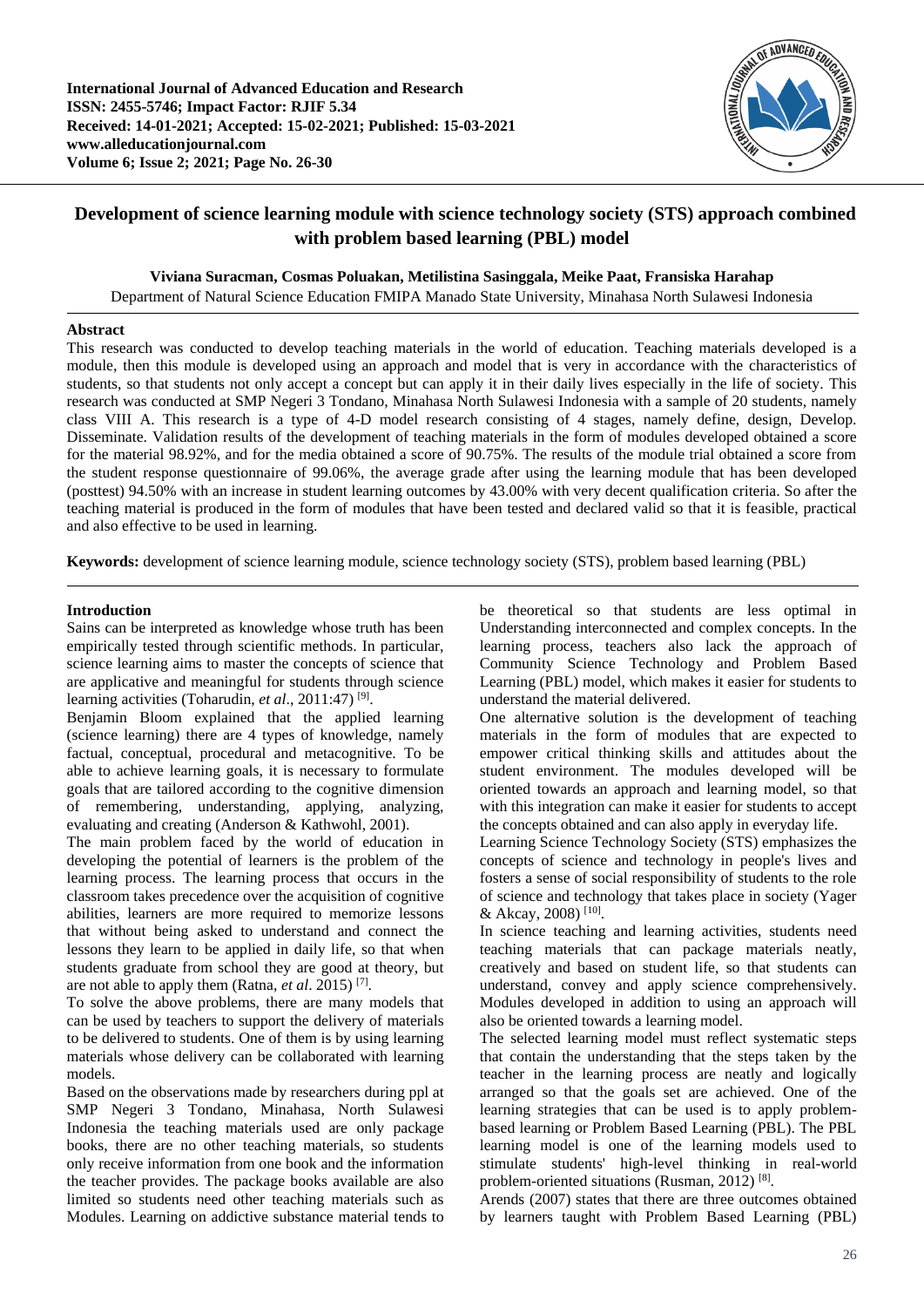namely: (1) inkuiri and problemsolving skills, (2) learning adult role behaviors, and (3) skills for independent learning).

In this study students were asked to work on real problems found in their daily lives, with a view to crafting their own knowledge, developing self-reliance and confidence.

### **Research Methodology**

This research is a research and development R & D (Research and Development) that develops Learning Devices. Research and development method is a research method used to produce a particular product and test the effectiveness of the product. The research carried out was the development of teaching materials in the form of science learning modules smp grade VIII on additives and addictive substances.

#### **Research Measures Definition Stage**

Activities in this stage are preliminary analysis, student analysis, material analysis, assignment analysis, and specification of learning objectives.

- a. Front-end Analysis
- b. Learner Analysis
- c. Task Analysis
- d. Concept Analysis
- e. Analysis of Learning Objectives (Specifying Instructional Objectives)

### **Design**

After getting problems from the definition stage, the design stage is then carried out.

- 1. Criterion-test construction
- 2. Media selection
- 3. Format Selection
- 4. Initial design

## **Development Stage (develop)**

This stage of development aims to produce revised modules based on the input of supervisors, experts and trials to learners.

- a. Review of supervisory lecturers I and II
- b. Expert appraisal
- c. Product Trial (development testing)

#### **Diseminate**

The purpose of this stage is to disseminate the module. In this study, only limited dissemination was carried out, namely by disseminating and promoting the final product of the module in a limited way to science teachers and students at SMP Negeri 3 Tondano, Minahasa North Sulawesi

# **Research Instruments**

### **1. Questionnaire**

Questionnaires are used to collect information on the needs of students and teachers, as well as student responses to modules currently circulating. Response questionnaires are used at the product trial stage to find out the practicality of the modules developed.

# **2. Validation Sheet**

Nieveen & Plomp (2007: 26) stated that the criteria for assessing the quality of teaching materials are based on

three aspects, namely: validity, practicality and effectiveness. Expert validation is used to obtain expert or professional judgement.

#### **Test**

The test is used to determine the improvement of meter mastery achieved by students before (pretest) and posttest.

# **Data Collection Techniques**

# **1. Validity Test Data**

Validity test data obtained from research instruments in the form of validation sheets given to expert validators.

### **2. Effectiveness and Practicality test data**

Effectiveness test data obtained from research instruments in the form of test details. Effectiveness test data is used to find out if the resulting product can deliver results as expected. Meanwhile, practicality test data was obtained from student response questionnaires that were shared after the learning process. Practicality test data is used to find out if the resulting product can give results as expected or not.

#### **Data Analysis Techniques**

Data analysis is the process of systematically finding and compiling data obtained from interviews, field notes and documentation, by organizing data into categories, describing into units, synthesizing, arranging into patterns, choosing which ones are important and which to learn, and making conclusions so that they are easy to understand by yourself and others.

1. Validity Data Analysis

a. Calculate the average score of each component by using a formula:

$$
P = \frac{Jumlah \, skor \, hasil \, pengumpulan}{Jumlah \, skor \, kriteria} \times 100\%
$$

### **Description**

 $P = Feasibility$  Presentation

b. Calculate the average score of each component

The validity category according to Suharsimi Arikunto is as follows:

| Value                             | <b>Criteria</b>  |
|-----------------------------------|------------------|
| $P > 80\%$                        | Very Feasible    |
| $61\% < P80\%$                    | $61\% < P80\%$   |
| 41\% $\langle P \ 60\% \ \rangle$ | $41\% < P$ 60\%  |
| $20\% < P < 40\%$                 | Less Worthy      |
| $P < 20\%$                        | Very Less Worthy |

**Table 1:** Eligibility Criteria

Description:  $P=$  the average eligibility of all validators. (Suharsimi Arikunto, 2008)

### **Analysis of Practicality Data**

The practicality of the teaching materials developed is analyzed through student response data that has been shared and filled by the learner after the learning is carried out.

#### **Student Response**

The response of learners can be known by providing questionnaires about the module design and the contents of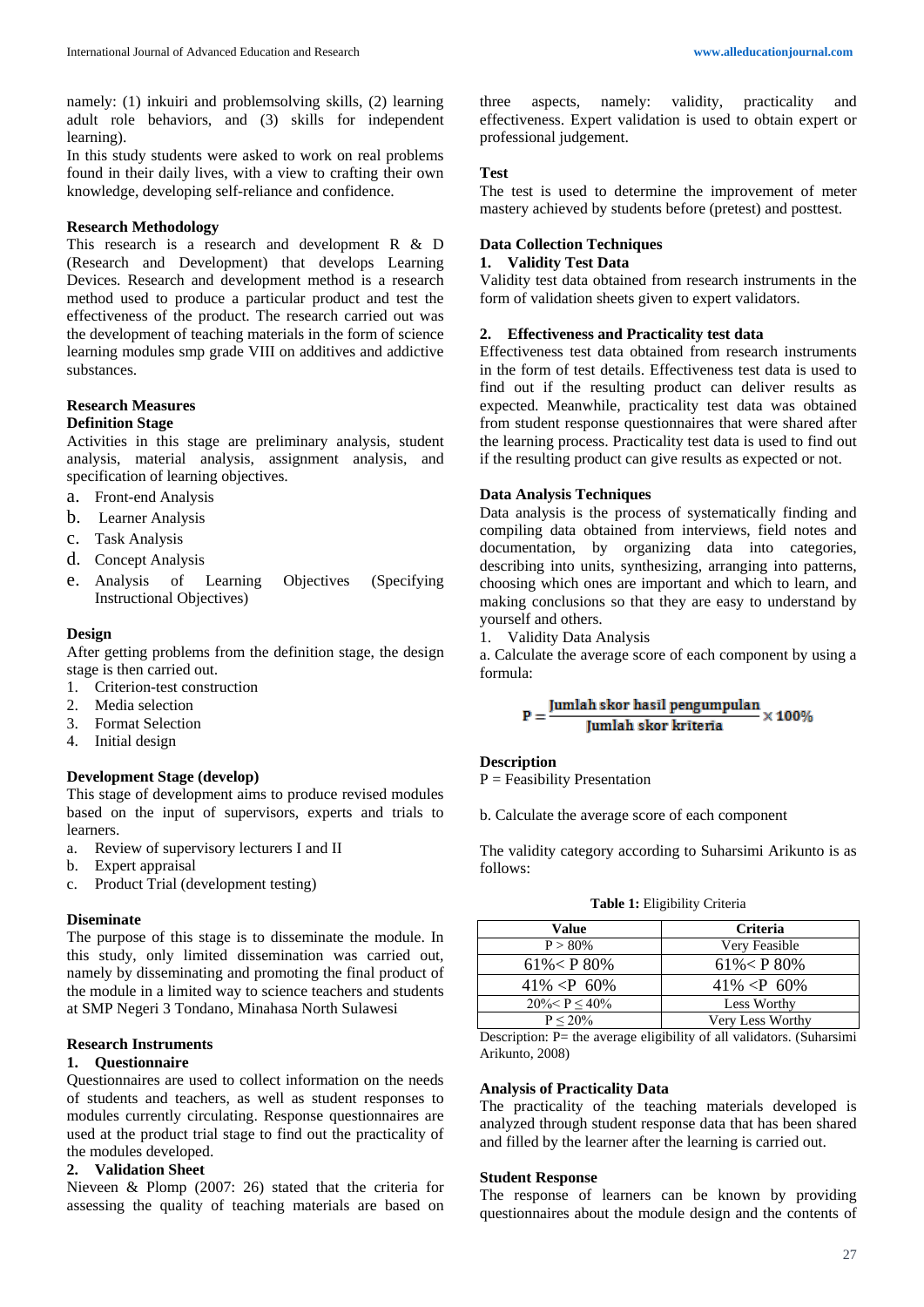#### **Effectiveness Data Analysis**

The effectiveness of teaching materials developed is analyzed through data on student learning outcomes after learning using science modules with The Science of Community Technology (STM) approach and in learning is used Problem Based Learning (PBL) model.

### **Achieved Learning Outcomes**

The effectiveness of teaching materials developed is analyzed through measurement data of students' learning outcomes. The achievement of learning outcomes is directed towards individual achievement. Students are said to succeed (complete) if they get a score greater than or equal to the kkm  $(75)$  ( $\geq$ KKM).

**Table 2:** Student Mastery Level

| Value          | <b>Description</b> |
|----------------|--------------------|
| 0 < TPS < 40   | Very low           |
| 40 < TPS < 60  | Low                |
| 60 < TPS < 75  | Are                |
| 75 < TPS < 90  | High               |
| 90 < TPS > 100 | Verv high          |

**Description:** TPS = student mastery level (Yamasari, Y. 2010)

#### **Research and Discussion Results**

- 1. **Define into** 5 stages, namely initial analysis, student analysis, material analysis, task analysis, and specification of learning objectives. In the initial analysis stage based on observations and interviews conducted by researchers with science teachers in schools, it was obtained information that in science learning, both teachers and students only use printed books provided in school, and teachers also do not have the ability to make teaching materials, so that in learning teachers are still central and as if to be the only source of knowledge that causes learners to be passive in the classroom and low ability of learners to solve problems in learning. Therefore, teachers need to use models and approaches that can make learners actively involved in learning especially able to practice what they can during learning in the environment where they live, so that learners are not only able to accept concepts in school but can also apply in their daily lives. Analysis of learners obtained from the academic ability of different learners, the age of learners 13-14 years, and in the class of learners already use Indonesian, but often also use the language daily. Analysis of observation assignments in schools where research, tasks given to learners have not been able to get students to solve problems especially on additives and addictive substances. Material analysis conducted by researchers in accordance with the content standards set by the Government in the 2013 curriculum, namely additives and addictive substances. Analysis of learning objectives specifications is adjusted to the Basic Competencies (KD) listed in the 2013 curriculum.
- 2. **Design Stage,** into 4 parts, namely the preparation of tests in which also carried out the preparation of instruments as a tool of data retrieval, media selection, selection of formats and initial design. Preparation of tests in the form of tests before learning and tests after

learning activities. In addition to preparing the test researchers also made the instrument as a data-taking tool consisting of teaching material assessment instruments, response questionnaires, and validation sheets. The selection of media chosen by researchers is print media in the form of modules because the development process is easier than other media. In the selection of formats, modules created with the format of The Science of Technology Community (STM) approach, and for learning models that will be used in learning, namely problem based learning (PBL) models. The initial design of teaching materials in the form of Modules consists of Cover/ Cover, Preface, Table of Contents, Core Competencies, Basic Competencies, Achievement Indicators, Integration Section, Module Usage Instructions, Learning Materials, Summary, Problem Exercises, Library Lists, Question Training Answer Keys, Glossary and Author Résumé.

3. **Development Stage (Develop), divided** into 3 stages, namely review by Supervisory Lecturers I and II, Expert Assessment for teaching materials that have been developed. At the review stage of supervisors I and II, the results of the initial draft (Draft I) were given input from the supervisor, namely adding material from international journals / research on additives and addictive substances. The revised draft (draft II) was validated by four experts, two material experts and two media experts.

#### **The results can be seen in the table below**

**Table 3:** Material Expert Validation Results

| <b>Validator</b> | <b>Score achieved</b> | <b>Maximum Score to be</b><br>achieved | <b>Validation</b><br><b>Criteria</b> |
|------------------|-----------------------|----------------------------------------|--------------------------------------|
| Validator I      | 138                   | 140                                    | 98,57%                               |
| Validator II     | 39                    | 140                                    | 99.28%                               |
| Average          |                       |                                        | 98.92%                               |

The table above is the results of expert test material on products produced by researchers and obtained validation criteria results with a presentation of 98.92% and expressed with very feasible criteria.

**Table 4:** Media Expert Validation Results

|             | Validator Score achieved | <b>Maximum Score to be</b><br>achieved | <b>Validation</b><br><b>Criteria</b> |
|-------------|--------------------------|----------------------------------------|--------------------------------------|
| Validator I |                          |                                        | 85,86%                               |
| Validator   | 88                       | 92                                     | 95,65%                               |
| Average     |                          |                                        | 90,75%                               |

The table above is the results of expert test material on products produced by researchers and obtained validation criteria results with a presentation of 90.75% and expressed with very feasible criteria.

# **Product Development Trial**

Teaching materials that have been declared feasible to be used are then tested in grade VIII A SMP Negeri 3 Tondano, Minahasa North Sulawesi Indonesia with the number of students as many as 20 people.

1) Student Response Questionnaire Results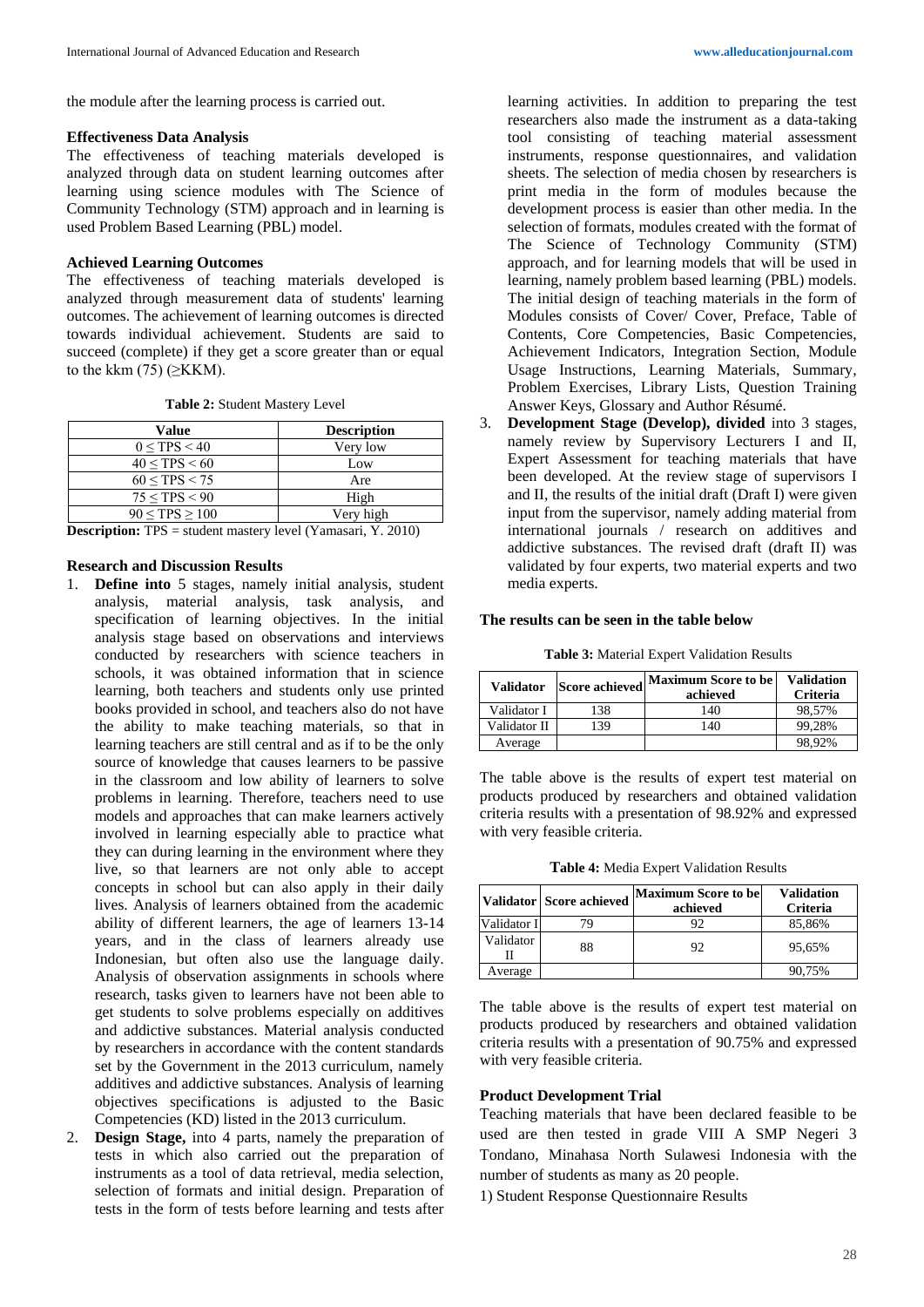**Table 5:** Student Response Questionnaire Validation Results

| <b>Respondents</b> | Score<br>achieved | <b>Maximum</b> score to be<br>achieved | <b>Validation</b><br><b>Criteria</b> |
|--------------------|-------------------|----------------------------------------|--------------------------------------|
|                    | 1275              | 1280                                   | 99.60%                               |
|                    |                   |                                        |                                      |

Based on the student response data produced above, it can be concluded that students give a positive response to the teaching materials developed.

### 2) Learning Outcomes Test

The learning test is given to the learner to find out the level of mastery of the learner to the material that has been given. Test analysis is used to determine the level of achievement of learning outcomes and how effective the modules have been developed

**Table 6:** Statistics table of pretest and Post Test values

|         |                                           | <b>Descriptives</b> |          |                              |
|---------|-------------------------------------------|---------------------|----------|------------------------------|
|         |                                           |                     |          | <b>Statistics Std. Error</b> |
|         | Mean                                      | 51.50               | 2.927    |                              |
|         | 95% Confidence Interval for   Lower Bound |                     | 45.37    |                              |
|         | Mean                                      | <b>Upper Bound</b>  | 57.63    |                              |
|         | 5% Trimmed Mean                           |                     | 51.67    |                              |
|         | Median                                    |                     | 50.00    |                              |
|         | Variance                                  |                     | 171.316  |                              |
| Pretest | <b>Std. Deviation</b>                     |                     | 13.089   |                              |
|         | Minimum                                   |                     | 30       |                              |
|         | Maximum                                   |                     | 70       |                              |
|         | Range                                     |                     | 40       |                              |
|         | Interquartile Range                       |                     | 20       |                              |
|         | <b>Skewness</b>                           | .007                | .512     |                              |
|         | Kurtosis                                  |                     | $-1.067$ | .992                         |
|         | Mean                                      |                     | 94.50    | 1.535                        |
|         | 95% Confidence Interval for               | Lower Bound         | 91.29    |                              |
|         | Mean                                      | <b>Upper Bound</b>  | 97.71    |                              |
|         | 5% Trimmed Mean                           | 95.00               |          |                              |
|         | Median                                    | 100.00              |          |                              |
|         | Variance                                  | 47.105              |          |                              |
| Post    | Std. Deviation                            | 6.863               |          |                              |
|         | Minimum                                   | 80                  |          |                              |
|         | Maximum                                   | 100                 |          |                              |
|         | Range                                     | 20                  |          |                              |
|         | <b>Interquartile Range</b>                | 10                  |          |                              |
|         | <b>Skewness</b>                           | $-.887$             | .512     |                              |
|         | Kurtosis                                  | $-.240$             | .992     |                              |

Table 6 shows that there is a 43.00% increase between petest and posttest values. In the pretest table the average value of learners is 51.50%, the highest value obtained is 70 and the lowest value is 30 with arange of 40 values. While the average value of learners' learning outcomes on additives and addictive substances using modules that have been developed and in learning is also combined with problem based learning (PBL) model is 94.50%. The highest value is 100 and the lowest value is 80 with a range of 20 values.

**Table 7:** Frequency and percentage of students' learning outcomes

|       | <b>Interval</b> |  |      |      |                                                        |  |
|-------|-----------------|--|------|------|--------------------------------------------------------|--|
|       |                 |  |      |      | <b>FrequencyPercentValid PercentCumulative Percent</b> |  |
|       | 80              |  | 10.0 | 10.0 | 10.0                                                   |  |
| Valid | 90              |  | 35.0 | 35.0 | 45.0                                                   |  |
|       |                 |  | 55.0 | 55.0 |                                                        |  |
|       | Total           |  |      |      |                                                        |  |

Table 7 is the result of interval data analysis using Spss 22 application, obtained data that students in class 8A of 20 students obtained grades above KKM. And it can be said that learning using science modules with Community Technology Science (STM) approach and using Problem Based Learning (PBL) model is successful because students have achieved complete grades.

**Table 8:** Description of the completed learning outcomes of learners

| Value    | Category   | Frequency | <b>Percentase</b> |
|----------|------------|-----------|-------------------|
| $0 - 75$ | Incomplete |           | 7%                |
| 76-100   | Complete   |           | 100%              |

The table above shows that learners gain a good understanding of the material presented using the modules developed. This can be seen with 20 students completed with a score of 76-100 as much as 100% and 0% of students who are not complete.



**Fig 1:** Pree Test Scores and Post Tests